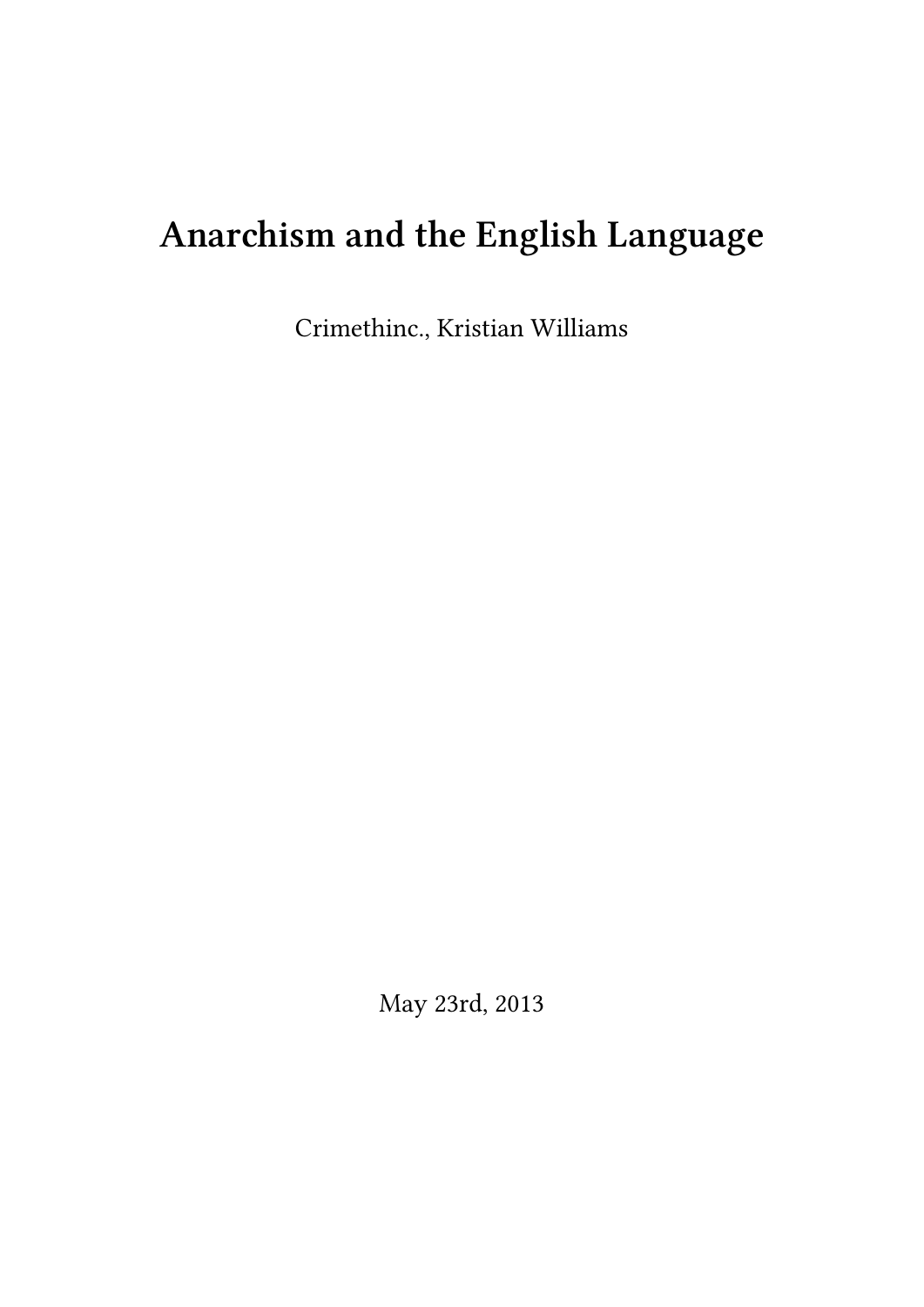## **Contents**

| English and the Anarchists' Language $\,\ldots\, \ldots\, \ldots\, \ldots\, \ldots\, \ldots\, \ldots\, \ldots\,$ |  |  |  |  |  |  |  |  |  |  |  |
|------------------------------------------------------------------------------------------------------------------|--|--|--|--|--|--|--|--|--|--|--|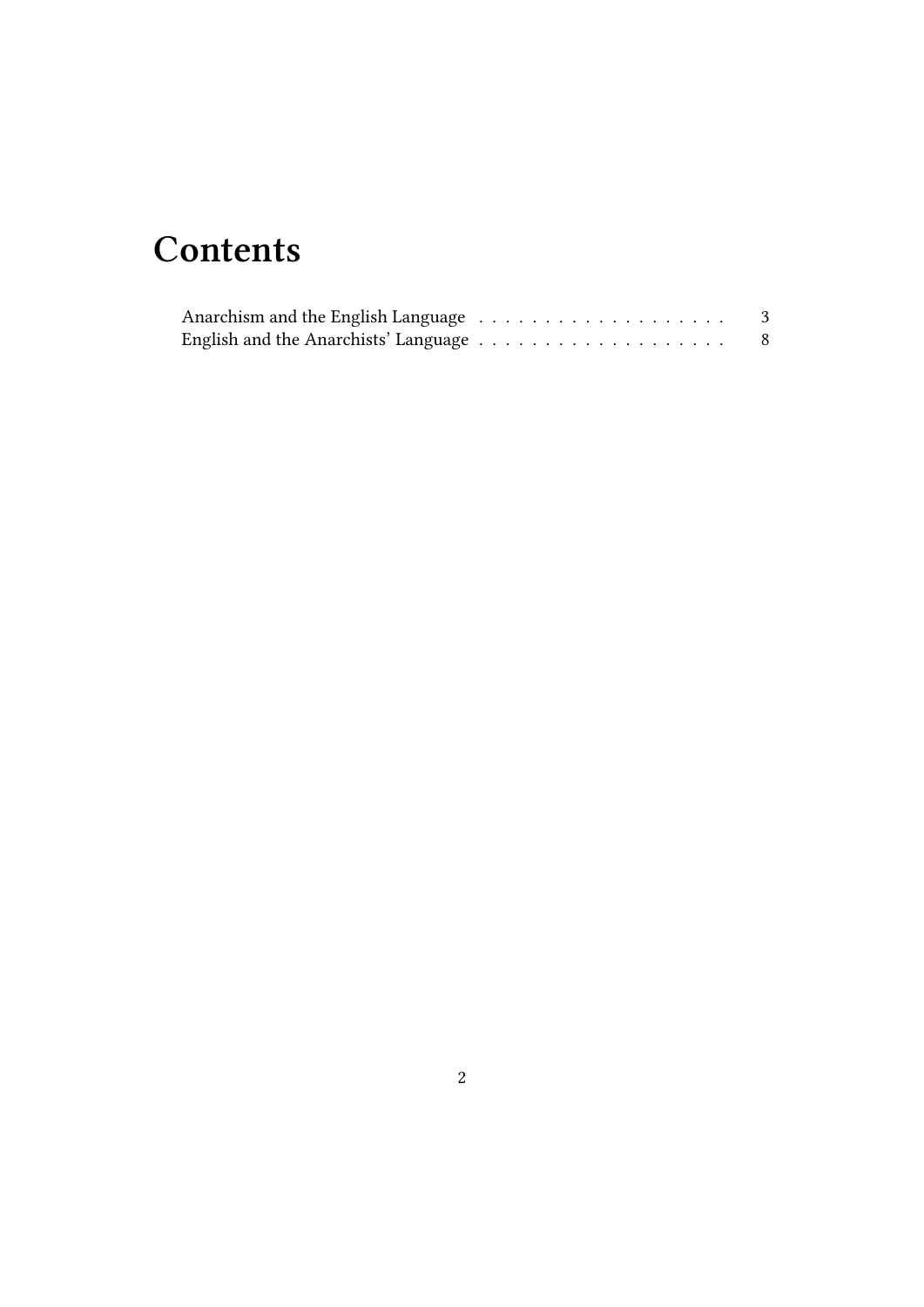#### **Anarchism and the English Language**

#### *Kristian Williams*

George Orwell, in his classic essay, "Politics and the English Language," makes the case that "the English language… becomes ugly and inaccurate because our thoughts are foolish, but the slovenliness of our language makes it easier for us to have foolish thoughts."

The vices Orwell catalogued—vague phrases, dying metaphors, jargon, and general pseudoscientific pretentiousness—all help to sustain our boring prose. But worse, they also produce a stagnant and stifling mental atmosphere in which *thought* is commonly replaced with the automatic recitation of certain prescribed words or phrases "tacked together," as Orwell memorably put it, "like the sections of a prefabricated hen-house."

The effect on readers is certainly bad enough, but the implications for writers are more serious still. Sometimes, of course, vague and shoddy prose—and the readiness with which such is accepted—makes it possible for a writer to deliberately pass off one thing as another, or to hide bad reasoning in a rhetorical fog. More often, however, a well-meaning writer just accepts the standard currently in use and out of witless habit uses language that alters, obscures, or nullifies his own meaning. In such cases, the writer, too, is the victim: he means to say one thing, and says another; or, he means to say something, but says nothing instead.

This dynamic poses special problems for anarchism, as a mode of thought that shuns orthodoxy on principle and should be above defrauding an audience in the fashion typical of politicians and their parties. Anarchists face the further problem that, through clumsiness and inattention, our ideas become unintelligible. This destruction of meaning occurs at many levels simultaneously: It is impossible to convince people of an idea if one cannot explain it; it is equally impossible to explain an idea if you do not understand it yourself; and it is impossible to adequately understand an idea if its only means of expression frustrate any efforts to define or analyze it.Through this process ideas are transformed into something like the Latin mass: we in the congregation may not understand the priest's ritual mumblings, but we believe that the words will save us.

Consider, for example, a sentence like "To be allies, cisgendered people need to check their privilege."

Such a sentence is, by contemporary anarchist standards, utterly unremarkable and may even be regarded as a truism. And it contains several features that make it representative of the type of writing I am discussing. The first thing one ought to notice is the unattractive and the peculiarly un-persuasive quality of the language. Simply reading the words, it is very difficult to accept that only a single century separates this writing from the prose of Edward Carpenter or Peter Kropotkin.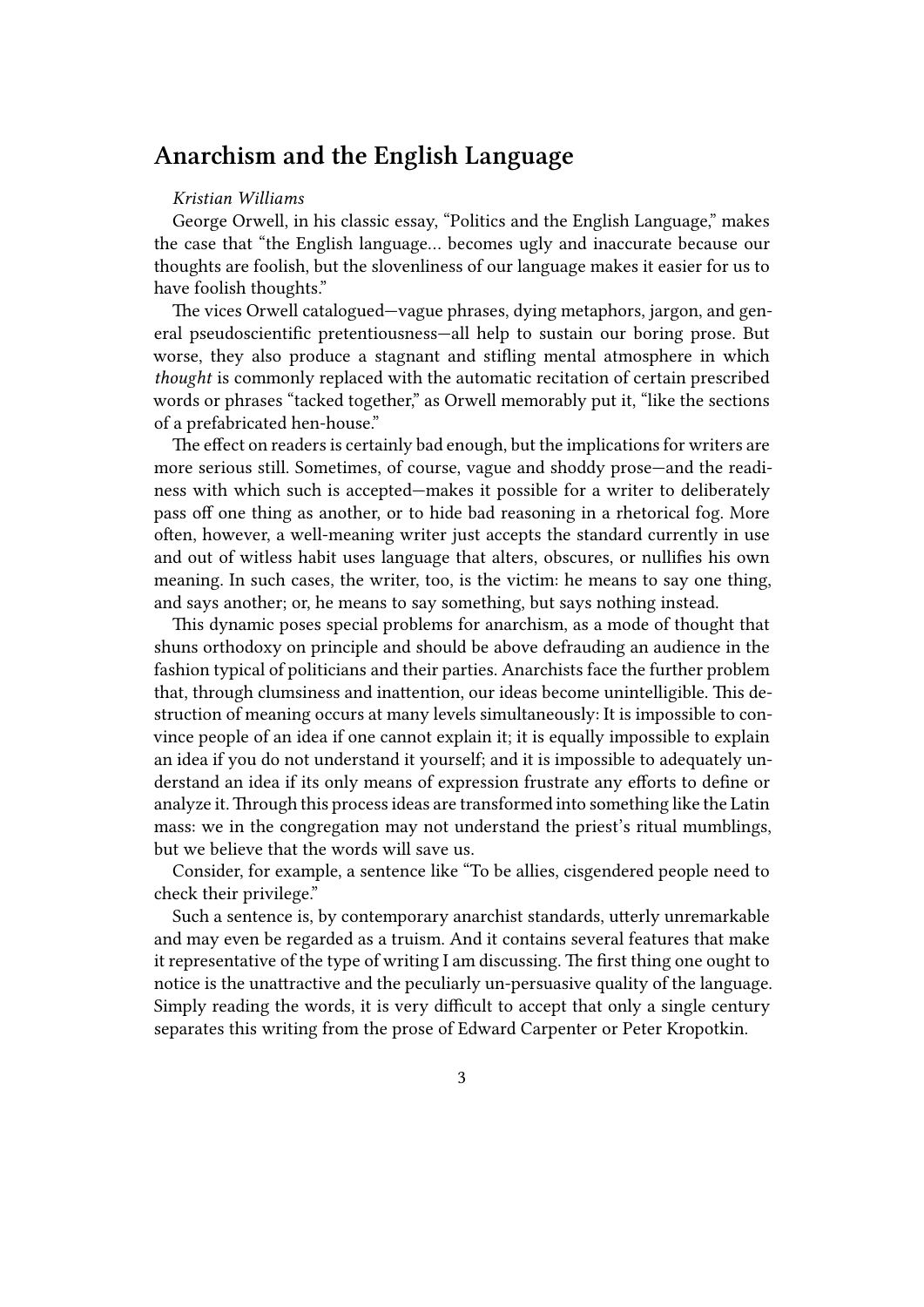Even apart from its plain ugliness, the writing is indecipherable to the uninitiated. It is dense with vague jargon terms, and offers not a single original turn of phrase, nor an image of any kind. Of its brief ten words, one—*cisgendered*—only exists in certain marginal academic departments and in a very narrow sliver of the political spectrum. Three others—*allies*, *check*, and *privilege*—are everyday English words that here take on specialized meanings. And one of these is so ambiguous as to render the sentence practically meaningless: Does *check* mean to examine, or to verify? Does it mean to physically block (as in hockey), or threaten (as in chess), or to decline a bet (as in poker)? Does one check one's privilege the way one checks one's coat at the theater, to be retrieved again after the show? Like a lot of moralistic language, this phrase manages to be prescriptive without actually being instructive: it offers us a command, but it lacks the necessary specificity to actually tell anyone what they should do in any real-world circumstance.

I'm not complaining here that the language is difficult—on the whole it is not but that it is unsalvageably vague. It is, or should be, a problem if your idiom makes it impossible for other people to grasp your ideas; but how much worse is it if your language helps you to hide your meaning even from yourself? To a very large degree, the language here is standing in for thought. People who write this sort of thing may have some general idea of what they are trying to say—but they needn't have. They've absorbed the correct words, the way a child memorizes the Pledge of Allegiance, without much concern as to whether the words correspond to anything in particular, either in the real world or even in one's imagination.

My above example is drawn from queer politics, but one could easily multiply the cases if one so chose. (For instance: "The black bloc became a mere facet of the totalizing spectacle.") All branches of anarchism—primitivists, syndicalists, insurrectionists, CrimethInc.—are similarly guilty, though the required code words and the preferred rhythm of the language may vary somewhat from one clique to the next. One need only pick up any issue of any anarchist publication—no matter what faction it represents—to find at least one example of similar writing.

Many of the words that occur most commonly in anarchist writing are used, I suspect, with no precise meaning in mind—or at times, with a meaning quite different from the typical usage. "Accountability," "community," "solidarity," and "freedom" are used, in the overwhelming number of cases, simply as markers to signify things we like or favor. When we read, for instance, that "organizers should be accountable to the community," we are each left to wonder who this relationship is supposed to involve, and are much less certain about what it is supposed to look like. Likewise, when we read that some group wants to "hold sex offenders accountable," it is a fair and obvious question what they propose to actually *do.* Do they want them to make a public statement of apology? Do they plan to beat them up? Or do they mean, by circular logic, that they will hold them accountable by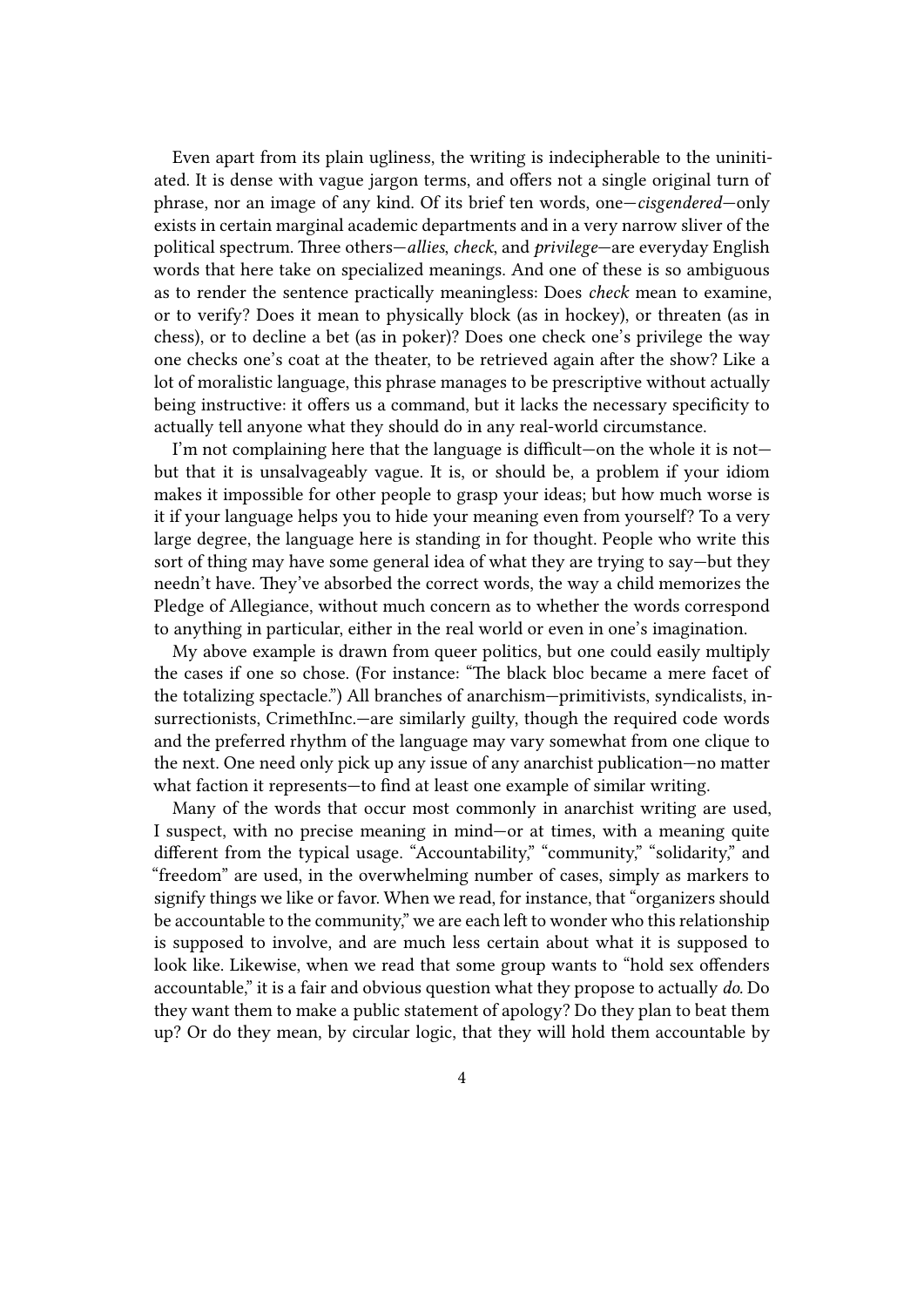calling for them to be held accountable? It is striking how seldom such questions are ever answered—but it is more striking still how seldom they are actually *asked.* In both cases, the key word—*accountability*—has been invoked, and that is thought somehow to be sufficient.

Too often, the point of writing this way is not so much to communicate a specific idea to some real or potential readership. The words serve instead to indicate a kind of group loyalty, an ideological border between our side and the other side: we believe *this,* and they don't. Or rather: we talk in *this* way and say *this* sort of thing; *they* talk in some other way, and say some other sort of thing.

Adopting the proper style allows one to demonstrate how radical one is. And it is a symptom of one's writing being shaped by concerns, often suppressed concerns, about orthodoxy. It becomes important, not only to think the right thoughts, but also—sometimes even more so—to use the right words, as though one needs to punch in the correct code, but doesn't need to remember why that particular series of letters was selected in the first place.

Underneath this practice of mental mimicry is the sense that words are imbued with a kind of mystical essence—some being good, others bad—irrespective of context or the use to which they are being put. The policing of language is one result, usually in the form of self-censorship but sometimes under public pressure. (I was recently chastised, for example, for using the word *riot*; the more vague *uprising* or *rebellion* being preferable.) Once euphemism begins to creep in, it is a short distance to travel between political politeness and pure dishonesty. At the same time, and following from the same impulse, much of our rhetoric takes on a ridiculously inflated quality. Protests become uprisings, on the one hand, while a drunken fight is described as "acting out" (unless, for other reasons, we label it "abuse"). In either case, the tendency is to write according to what *should have happened* under the terms of one's own favorite theory, rather than struggling to discover and describe events as they actually occurred.

The tendency toward rhetorical inflation is driven, I believe, by a desire to make ourselves seem bigger, better, or more important than we are—even if the only people we fool are ourselves. "Actions" sound tougher than "protests" or "rallies," even if all we do at these "actions" is walk about with signs. And it is rather embarrassing in a political context to say "me and my friends," so instead we say "community" when we really mean "scene," and "scene" when we really mean "clique." But, isn't there the nagging suspicion that something has gone awry when we begin using the word "community" in a way that excludes our neighbors, the mail carrier, and members of our immediate family?

Once this pattern sets in, all sense of proportion washes out of our language. Descriptions of events shrink or swell, not according to any observable feature of anything that has happened, but according to an *a priori* formula. One need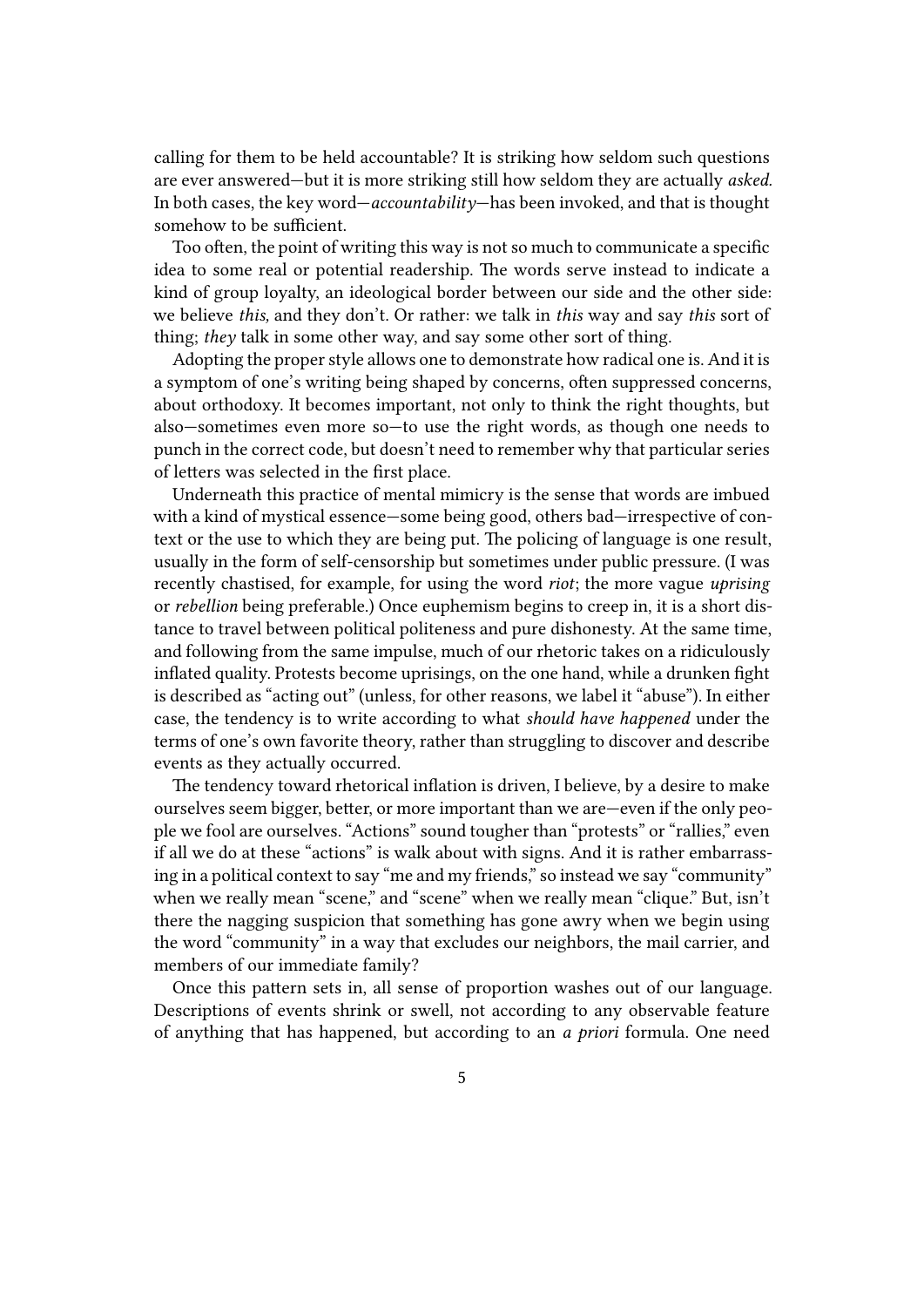only glance at the statements issued by competing sides in some recent anarchist controversy—the latest instantiation of the perennial debates over violence and nonviolence, or militant action versus base-building, will do—to recognize that, the two sides do not just *disagree* about this or that specific incident, but where questions of fact arise, each side takes an attitude of almost perfect indifference.

The linguistic drift is dangerous because it makes honest discussion impossible. And, maybe more worrisome, people are surprisingly willing to fall for their own propagandistic tricks. A political movement cannot expect to succeed, or even survive, if it cannot face reality. But moreover, if its members in very large numbers *do* lose touch with the world beyond their own press releases and manifestos, the movement probably will not even *deserve* to survive.

Anarchists, of course, are not the only people to write as though the words don't matter. Much current writing is straightforward nonsense—not only political writing, but also advertising copy, academic prose, legal decisions, religious sermons, and love songs. But aside from the slipshod quality of contemporary English, and beyond even the special vices of political propaganda, anarchism has acquired several faults that are, more or less, distinctive.

For instance, we seem to have acquired the dubious habit of adopting an everyday word, narrowing its meaning, and turning it into a kind of jargon. The abovementioned "allies," "privilege," "accountability," and "actions" are all examplesas are "process" (as a verb), "facilitate," "recuperate," "lifestyle" (as an adjective), "bottom-line" (verb), "spectacle," "safe space," "spoke" (noun), "care" (noun), and "harm."

Similarly, we sometimes take words that are necessarily relative and use them as though they were absolute. "Accessible" (or "inaccessible") and "alternative" are the chief examples. Nothing *just is* accessible. It must be accessible *to someone.* Likewise, something can only be an alternative *to something else.* Saying that it's an alternative to "the mainstream" is just question-begging.

More embarrassing still, many of our jargon terms are not even our own, but have been appropriated, or misappropriated, from other traditions—Marxist, Foucauldian, post-modern, feminist, or Queer Theory. There's nothing wrong with that on its own, and I personally admire a willingness to take good ideas regardless of the source. But we've started writing like undergraduates imitating their professors. We say "hegemony" when we really just mean "influence," and "contradiction" when we're talking about conflict, "performativity" instead of "behavior," and so on. The results of this imitative habit are sometimes pretty odd: because of Foucault, it is now common in political writing to refer to *people* as *bodies.* Thanks to Hardt and Negri, we talk about Empire rather than imperialism. And, in a related development, we commonly talk about Capital rather than capitalism, and do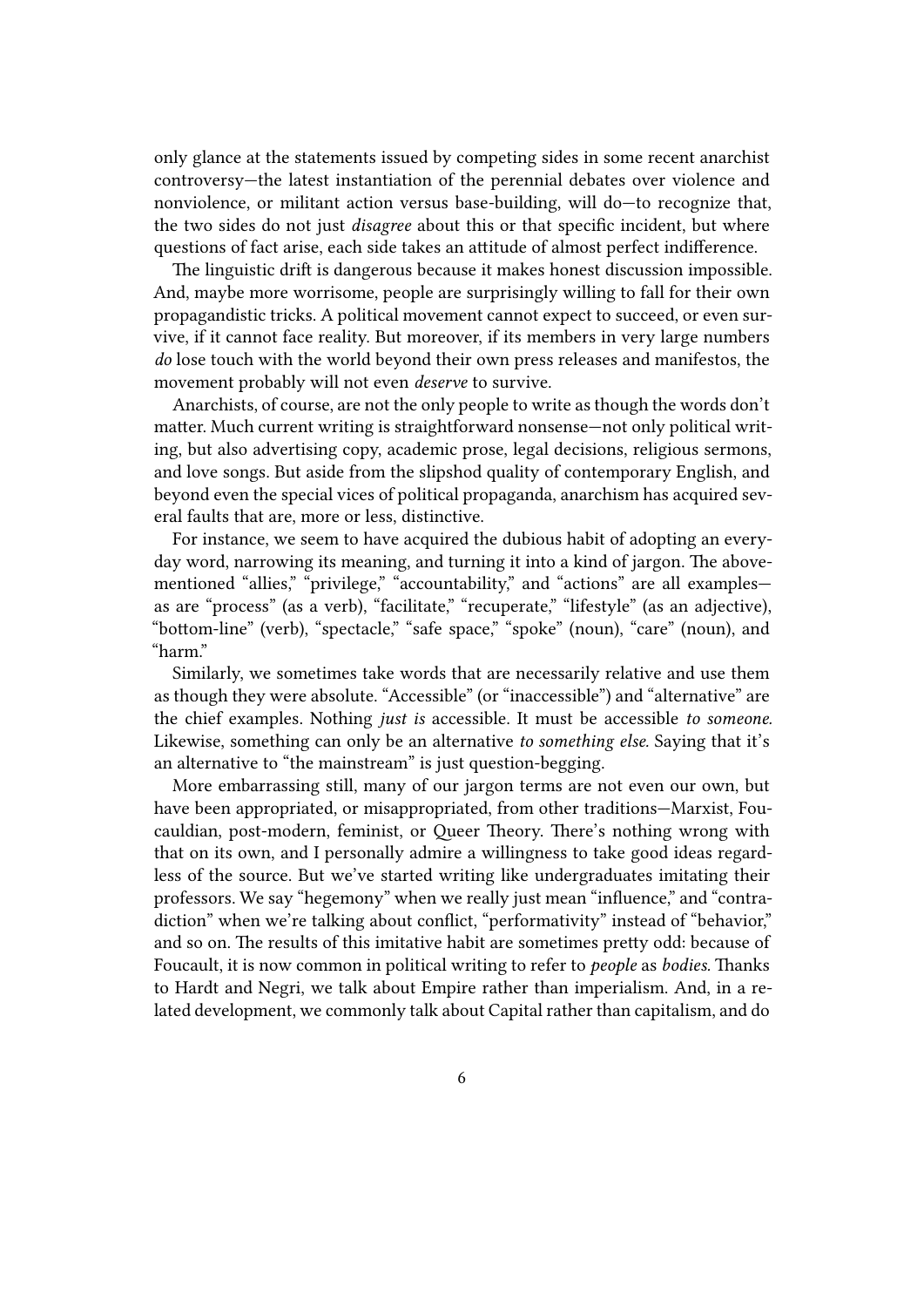so in a way that makes it sound like an ill-tempered deity rather than an economic system.

Too often, too, we present simple ideas with complex language because we think it makes us look smarter, edgier, or more radical. We pepper our language with technical terms just to show that we've done our homework. There seems to be an agreement on the left that it is better to write in the style of badly-translated Hegel than to write like John Steinbeck. It is even easier, provided you don't care to be understood.

The problem of course is not with the words themselves. The problem isn't even with abstraction. Any effort to apply the lessons from one case to another necessarily involves some form of abstraction. The problem is the avoidance of clarity in meaning. The solution, then, is not to simply to abstain from using certain words, or to substitute new jargon for old, but to do what we can to make our writing as clear as possible. We do that through the use of fresh imagery, of concrete detail, and by taking care to spell out precisely who and what we mean whenever we're tempted to invoke old spooks like "the people" or mystical processes like "struggle."

The point here is not simply to describe the present state of anarchist writing, but to reverse the trends that have brought us here. And while many of the examples in "Politics and the English Language" are now very much out of date, Orwell's advice remains sound. He offers one general principle, six rules, and six questions.

The principle is: "Let the meaning choose the word, and not the other way about." The rules are:

- 1. Never use a metaphor, simile or other figure of speech which you are used to seeing in print.
- 2. Never use a long word where a short one will do.
- 3. If it is possible to cut out a word, always cut it out.
- 4. Never use the passive where you can use the active.
- 5. Never use a foreign phrase, a scientific word or a jargon word if you can think of an everyday English equivalent.
- 6. Break any of these rules sooner than say anything outright barbarous.

It is worth noting that, were there a contemporary anarchist style guide, nearly all of these rules would be reversed: *Only* use figures of speech that you are used to seeing in print; *Never* use a short word if a long word is available; If it is possible to add a word, *always* add it in; *Never* use the active voice where you might use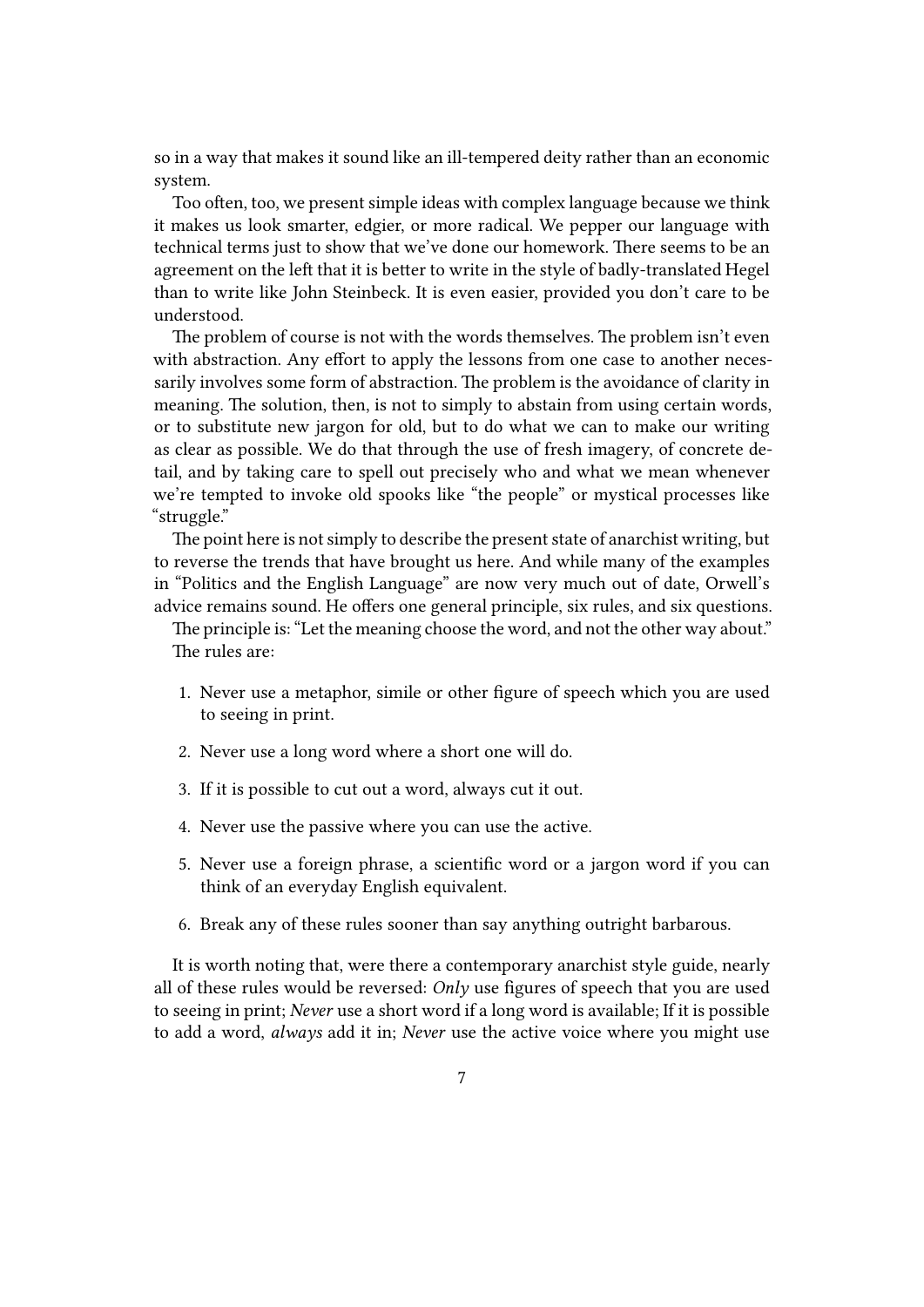the passive; *Always* use a foreign phrase or jargon word if the everyday English word can be avoided; And *write barbarously* rather than violate any of these rules.

No one has formalized such commandments, and no one has had to. The slow drift of the language, and the overall cloudiness of our thought, allows us to adopt such practices without trying, and often, without consciously recognizing it. To break such habits, however, requires a conscious effort.

Orwell's advice, put as succinctly as possible, might be summarized: Think before you write.

A scrupulous writer, in every sentence that he writes, will ask himself at least four questions, thus: What am I trying to say? What word will express it? What image or idiom will make is clearer? Is this image fresh enough to have an effect? And he will probably ask himself two more: Could I put it more shortly? Have I said anything that is avoidably ugly?

This approach assumes, of course, that the writer has some definite idea that he means to convey to the reader, that it is not his purpose to simply cycle through the fashionable platitudes in order to represent the right "line" or to rehearse stock phrases for some imaginary debate.

The purpose of anarchist writing, I believe, is—or should be—not to demonstrate how radical we are, or to dazzle our friends with our erudition, but to improve the quality of anarchist thought, to give our ideas a broader circulation, and to use those ideas to help reshape the world. But the present state of our writing, taken as a whole, seems ill-suited to every one of these aims. It produces, instead, hazy thinking, political and intellectual insularity, and, ultimately, irrelevance.

I don't mean to suggest that the only thing standing in the way of revolution is bad prose. But it is possible that a great deal of the nonsense could be shaken out of anarchism if we commit ourselves to the clear expression of our ideas, and if we demand the same from the publications that we read. It is very difficult to write clearly unless one is also thinking clearly. And if a sentence cannot be translated from anarcho-english into plain English, there is a very good chance that it is meaningless.

About the author: Kristian Williams is the author of *Our Enemies in Blue: Police and Power in America*, *American Methods: Torture and the Logic of Domination*, and *Hurt: Notes on Torture in a Modern Democracy*. He is presently at work on a book about Oscar Wilde and anarchism.

### **English and the Anarchists' Language**

*CrimethInc. Writers' Bloc*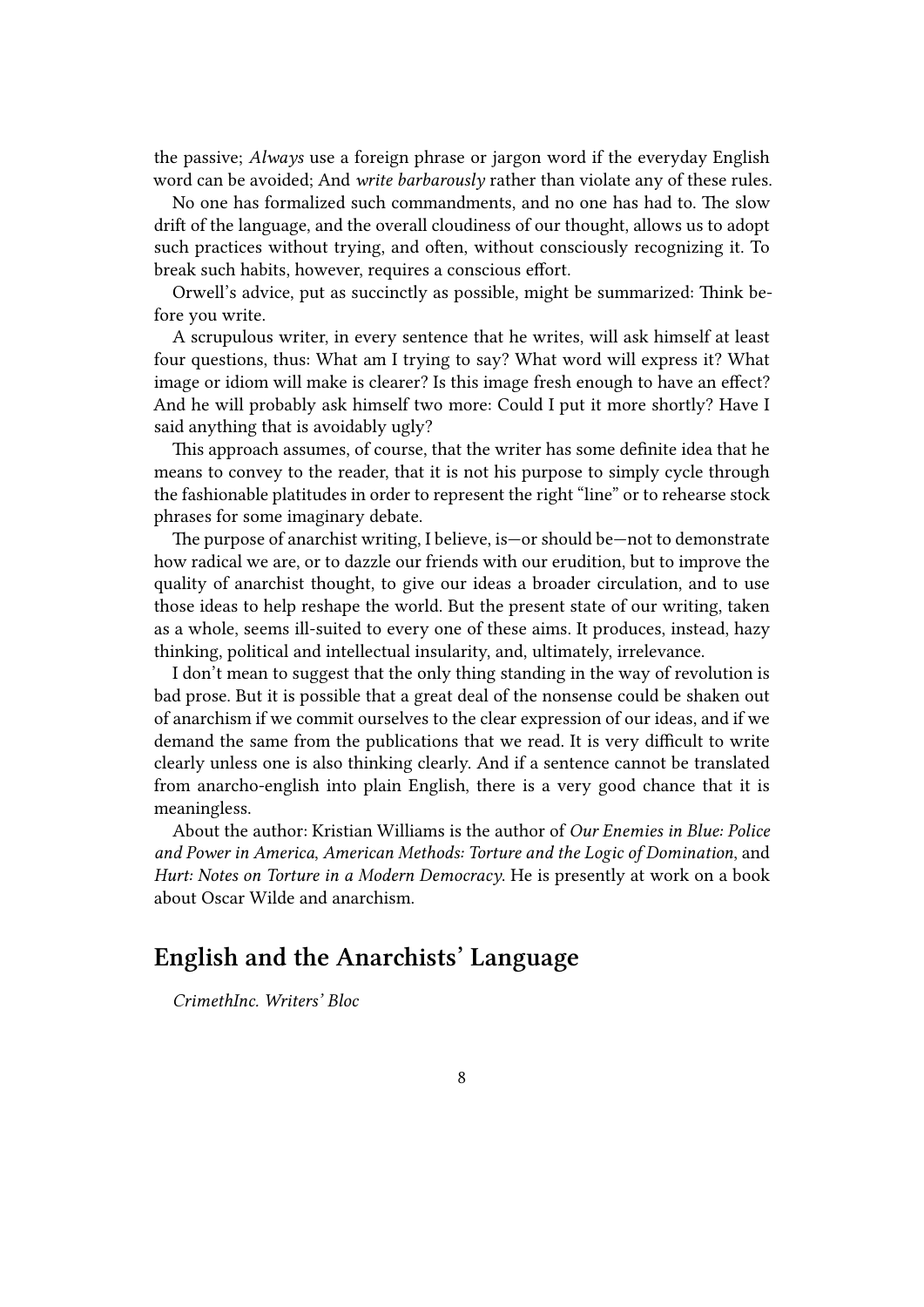"The alchemists have a saying: *'Tertium non data'*: the third is not given. That is, the transformation from one element to another, from waste matter into best gold, is a process that cannot be documented. It is fully mysterious. No one really knows what effects change." –Jeanette Winterson

Kristian's essay says much of what we would like to say to other anarchist writers. It is cowardly to conceal slipshod reasoning behind a smokescreen of gibberish—and dangerous, too, if you still encourage people to act on your arguments. Down with pseudo-academic posturing! Death to all who affix suffixes to project, potential, and position! *And hyperbole to the guillotine!*

Yet seeing this spelled out as a program, our hearts rebel. Orwell's advice, as Kristian presents it, might improve bad writing, but it says nothing about the alchemy that sets good writing apart from the merely serviceable. Nor does it engage with what could make writing *anarchist.* Does one write well as an anarchist the same way one writes well as a social democrat or an advertising agent? Or is anarchist writing another project entirely, which must be evaluated according to other criteria? Kristian is either making a big assumption or a fatal omission. It's important to address this, lest his prescriptions be used against those who strike off in the right direction.

So given the choice between incoherent, insular jargon and the clear transmission of rational arguments, let us add another dimension to the discussion. We hypothesize a third pole—the mysterious third, the factor that effects change.

For the purposes of his argument, Kristian takes for granted that our language can adequately represent our ideas if we use it properly. But like any technology, language is not neutral; it incarnates the power relations of the society that produced it. It is generally easier to use contemporary English to convey the capitalist worldview than to express ideas or experiences outside it. There are submerged currents of resistance within English, as there are within every aspect of our society, but it tends to impose the values of the dominant social order.

When "legitimate" is inseparable from "authority" and drastically differing activities are defined as "violent" depending on who engages in them, an anarchist cannot trust words to represent her ideas the same way they represent those of politicians and pundits. This is not just a question of misuse, as if the words would *tell the truth* if they were used correctly. On the contrary, the language of politicians and pundits often appears more accessible than ours because the playing field is slanted in their favor. When we try to be more accessible, we sometimes end up making their points rather than our own.

In the face of such challenges, an anarchist has to bring the subterranean currents of resistance within the language to the surface in the course of making her case, or else she may not be able to make it at all. Moreover, as an anarchist, she must not establish new norms, but open up spaces of free play and uncertainty. Se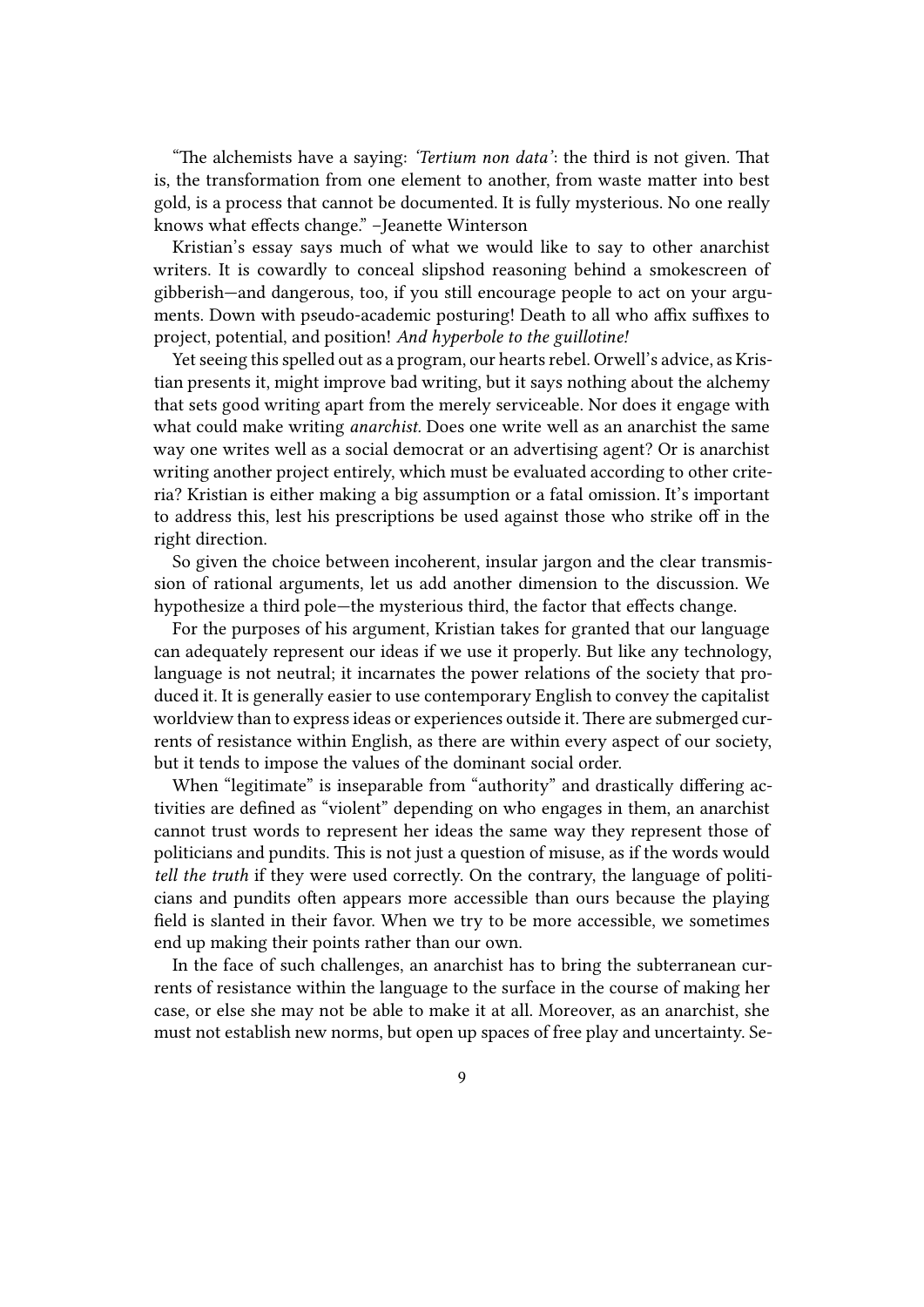mantics is not just "the science of evading the point," as a comrade once quipped, but one of the most important battlefields on which the balance of power is determined.

So if we begin with Orwell's demand to "Let the meaning choose the word, and not the other way about," we must end by using words in a manner that shakes them loose of their old meanings. When we speak, we shouldn't focus only on properly *designating* our ideas via language, but on *destabilizing* the language itself showing how it is enemy territory and opening new points of departure.

Let's perform an example of this. Kristian urges us not to *write barbarously.* This sounds straightforward enough. Yet this loaded word, *barbarous,* comes to us from the ancient Greek onomatopoeia, βάρβαρος—it was a mockery of the foreigners whose incomprehensible speech ("bar bar bar") marked them as inferior to Greek citizens. Similarly, in the essay Kristian cites, Orwell called on his countrymen "to drive out foreign phrases" for the sake of "the defense of the English language." Orwell meant only to denounce jargon and abstraction, but in both cases we see how swiftly one could pass from demanding intelligibility to something more sinister. If our language is not neutral, it may be most dangerous when it is *most* intelligible. If that is so, our task as anarchists is to make language unfamiliar in a way that renders the ensuing confusion irresistible rather than off-putting.

Certainly, as Kristian points out, neologisms like "cisgendered" are not familiar to everyone. But if we stay within the bounds of language that is widely used in this society, we will only be able to reproduce consensus reality, not challenge it. How could we possibly challenge gender normativity in the same terms that maintain it? We have to invent new words, styles, and discourses that enable us to say new things while seducing others into the conversation. This calls for a dynamic rather than static understanding of the transmission of meaning—not to mention a little Dadaism. It calls for poetry rather than prose: *the third that is not given.*

When we approach writing thus, mere accuracy ceases to be our principle virtue. This explains some of the examples of powerful writing that fall outside Kristian's parameters.

A strict focus on accuracy alone would never produce a Lewis Carroll or a Kathy Acker—two authors whose work hints at the kind of anarchic style we are postulating. What is Orwell himself remembered for today—his essays, or his novels? His logic, or his neologisms? His politics, or his thoughtcrime? If not for the vitality of his imagination, his realism would never have reached us. He invented Newspeak to portray how language can be used to limit thought, but paradoxically he needed *new language* to convey this idea.

And then there is the problem of bad writing that is *better* than good writing. We remember the famous Audre Lorde quote—"The master's tools will never dismantle the master's house"—precisely because, on the face of it, it is patently false. It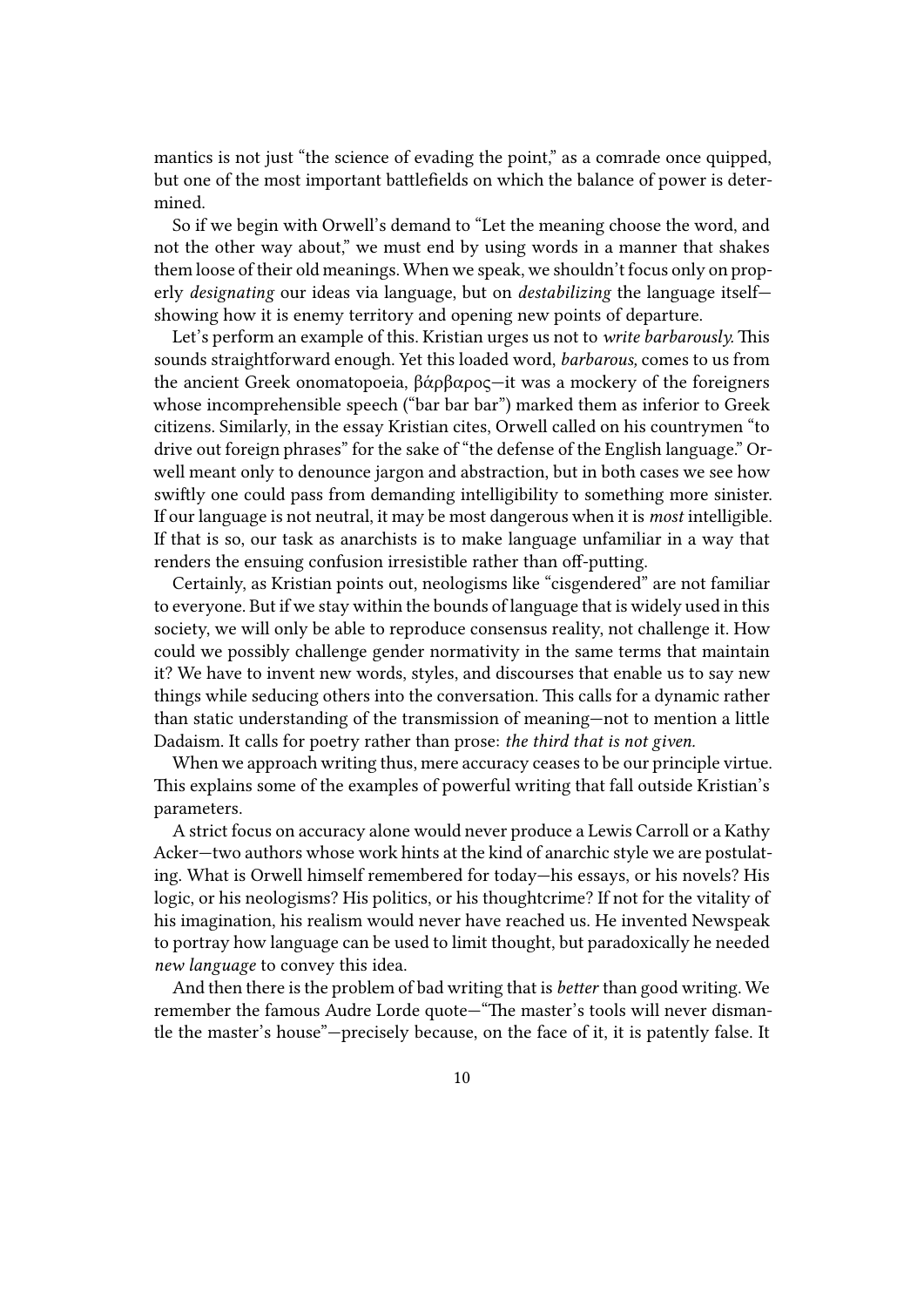sticks in our minds; it is an enigma, a knot we can't stop trying to untie. The same goes for the mixed metaphors of Peter Gelderloos; we may be "defenestrating the stranglehold" long after we have forgotten David Graeber's methodical formulations. The cheerful excesses of youth will always outshine more prudent prose, to the despair of editors and other pedants. Anarchists should make the most of this, not fight it.

Good writers are generally intelligent, but some truly great writers are idiots savants. As one reviewer wrote of AC/DC, "One brain cell less and it wouldn't have worked; one brain cell more and it wouldn't have happened." The slogans punk rock bequeathed to anarchism, which have borne its resurgence as far as Indonesia, function precisely because of their mystical banality. "Two clichés make us laugh," wrote a certain Italian, "but a hundred clichés move us, because we sense dimly that the clichés are talking among themselves, celebrating a reunion."

Then there is the problem of non-representational expression. A humorless reactionary might charge that the best page of *Days of War, Nights of Love* is the one ripped out of every copy; but the true aesthete *knows* it is the best page because, more effectively than any other, it conveys a sense of limitless possibility. If the anarchist author's task is not to put up fencing but to pull up surveyor's stakes, it is beside the point whether every reader derives the same sense from a sentence; the more widely diverging their responses, the better. Some Rorschach tests are worth more than expressions that convey the same information to everyone—and nothing else.

Besides, those who are convinced that *they* speak precisely—yet see imprecision virtually everywhere they look—rarely communicate well with others. That's not how communication works. It is a mutual undertaking, for which rulebooks are no more useful than they are for any other kind of voluntary relationship. When it comes to communication, the proof of the pudding is in the eating, as the saying goes. Which anarchists are most widely read outside the anarchist milieu?

Here we have returned to a centuries-old debate. Do we side with the lucid prose of William Godwin, or the incandescent poetry of Percy Shelley? The sober Murray Bookchin, or the intoxicating Hakim Bey? Apollonian argumentation that frames anarchism as the culmination of the Enlightenment, or the Dionysian romance of an assault on Western civilization?

But who remembers William Godwin? A conservative minority within the anarchist movement has always held that we should be even more serious and scientific than our foes. But anarchists should concentrate on our strengths. Most people are drawn to the anarchist project by the desire for the wild and mysterious, for something ineffable. This is the same philosopher's stone that distinguishes great art from scrupulous writing—that makes it *worth* violating the rules—that makes it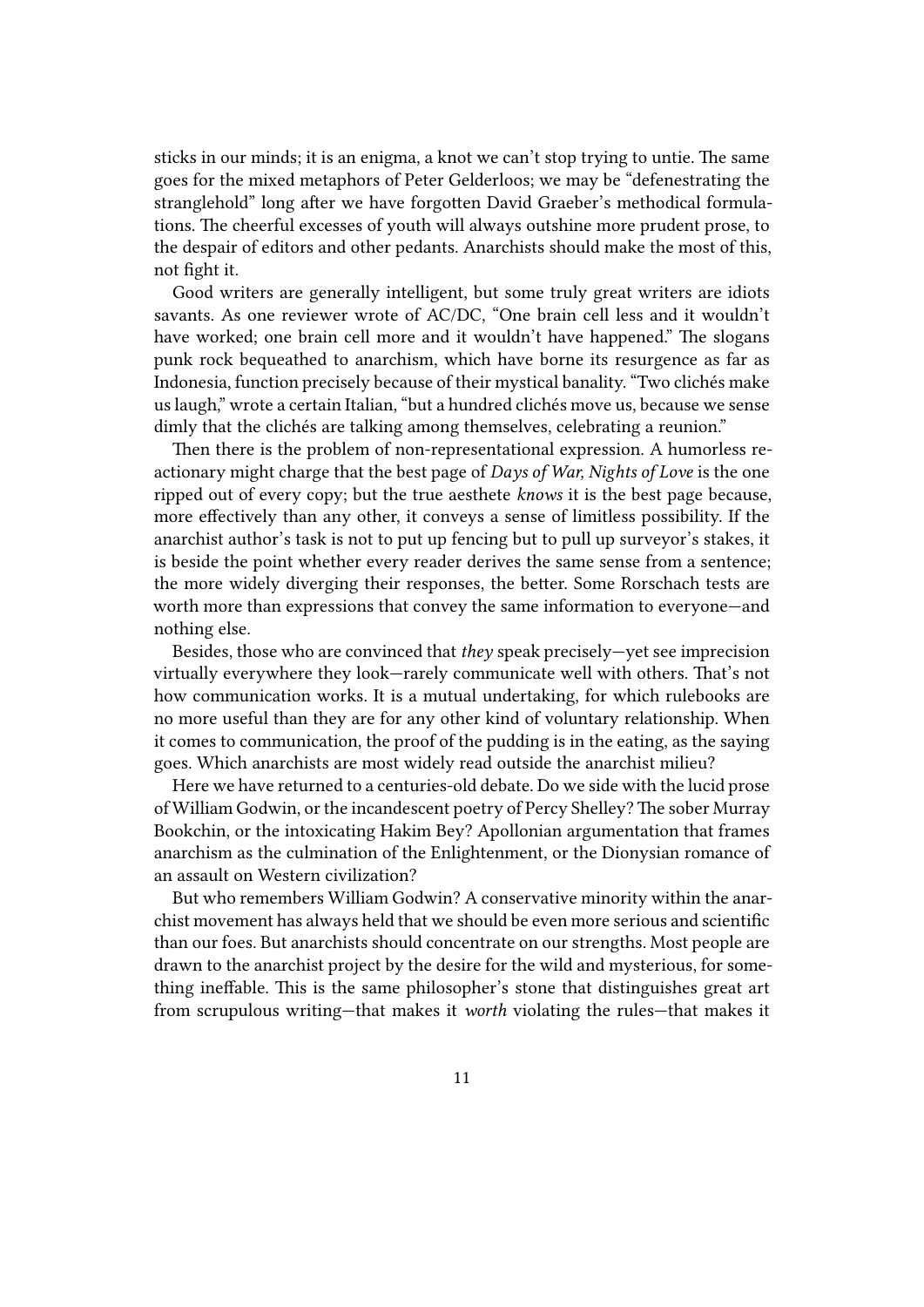worth writing at all. No amount of obfuscation can make up for its absence, but neither could any degree of accuracy.

Therefore, in defiance of Orwell and our own better judgment, we are compelled to conclude: *Write barbarously!* Build your arguments on the slopes of Vesuvius! Send your prose into uncharted seas! Break with common sense and convention in such a way that *everyone else joins in!*

When in Rome, do as the Vandals do: *sack it.* Axe clichés and replace them with a coinage of your own mint. Topple the Tower of Babel, the imperial project of imposing a unitary logic on language and thought.

Forget about writing properly! *Barbarians to the barbarricades!* WRITE BAR-BAROUSLY!